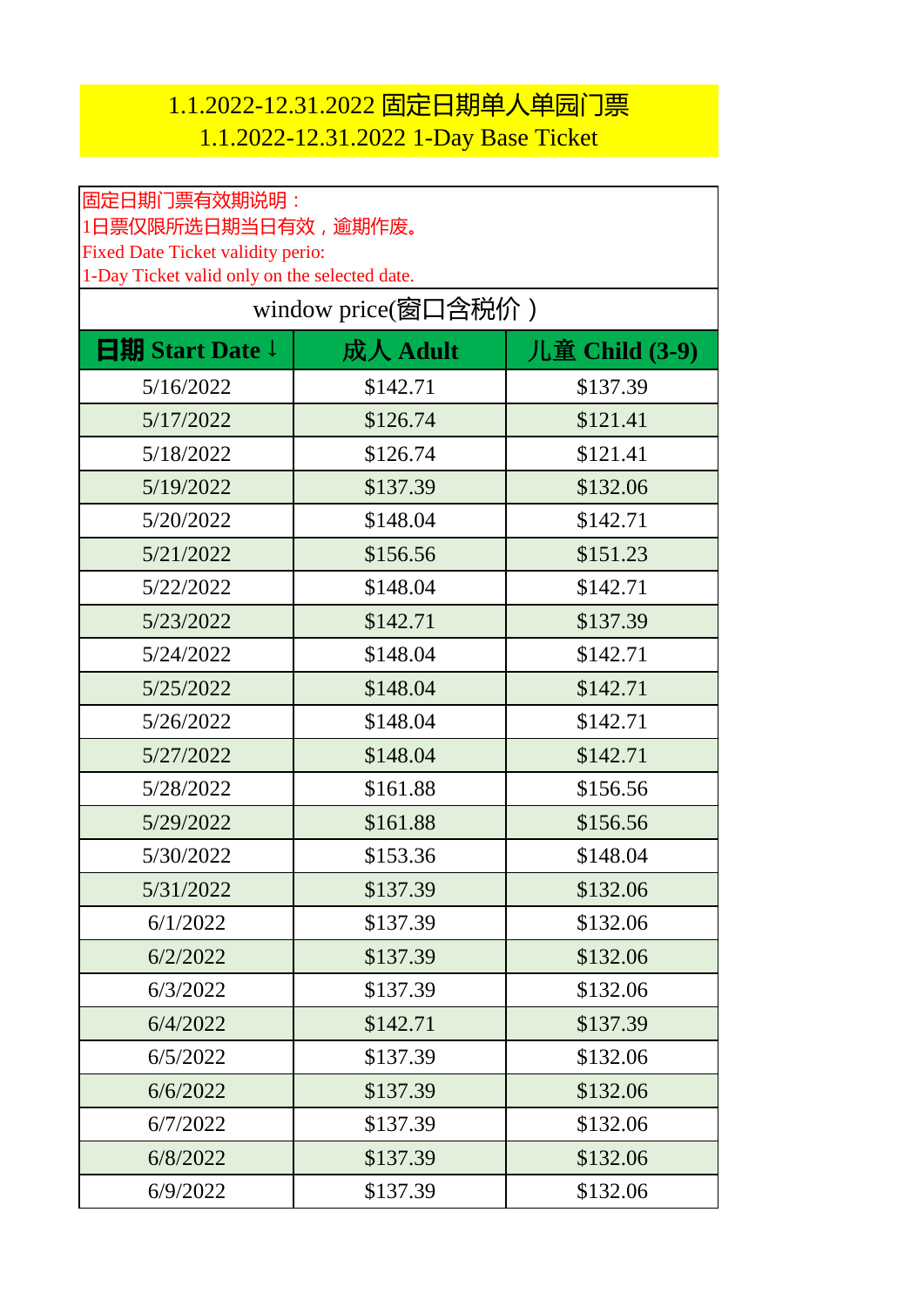| 6/10/2022 | \$137.39 | \$132.06 |
|-----------|----------|----------|
| 6/11/2022 | \$142.71 | \$137.39 |
| 6/12/2022 | \$137.39 | \$132.06 |
| 6/13/2022 | \$137.39 | \$132.06 |
| 6/14/2022 | \$137.39 | \$132.06 |
| 6/15/2022 | \$137.39 | \$132.06 |
| 6/16/2022 | \$137.39 | \$132.06 |
| 6/17/2022 | \$137.39 | \$132.06 |
| 6/18/2022 | \$148.04 | \$142.71 |
| 6/19/2022 | \$142.71 | \$137.39 |
| 6/20/2022 | \$142.71 | \$137.39 |
| 6/21/2022 | \$142.71 | \$137.39 |
| 6/22/2022 | \$142.71 | \$137.39 |
| 6/23/2022 | \$142.71 | \$137.39 |
| 6/24/2022 | \$142.71 | \$137.39 |
| 6/25/2022 | \$148.04 | \$142.71 |
| 6/26/2022 | \$142.71 | \$137.39 |
| 6/27/2022 | \$142.71 | \$137.39 |
| 6/28/2022 | \$142.71 | \$137.39 |
| 6/29/2022 | \$142.71 | \$137.39 |
| 6/30/2022 | \$142.71 | \$137.39 |
| 7/1/2022  | \$148.04 | \$142.71 |
| 7/2/2022  | \$153.36 | \$148.04 |
| 7/3/2022  | \$153.36 | \$148.04 |
| 7/4/2022  | \$148.04 | \$142.71 |
| 7/5/2022  | \$148.04 | \$142.71 |
| 7/6/2022  | \$142.71 | \$137.39 |
| 7/7/2022  | \$142.71 | \$137.39 |
| 7/8/2022  | \$142.71 | \$137.39 |
| 7/9/2022  | \$142.71 | \$137.39 |
| 7/10/2022 | \$142.71 | \$137.39 |
| 7/11/2022 | \$142.71 | \$137.39 |
| 7/12/2022 | \$142.71 | \$137.39 |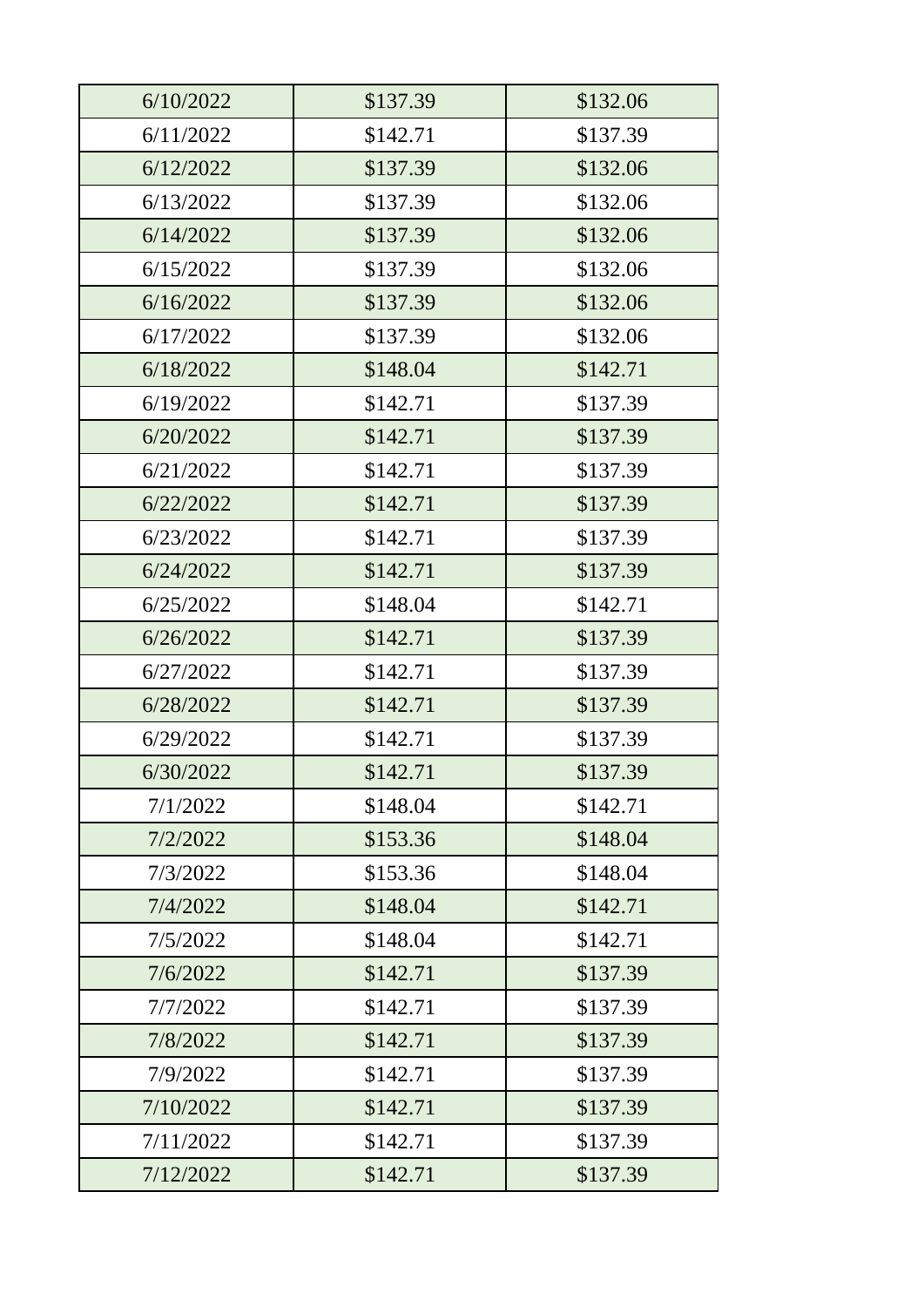| 7/13/2022 | \$142.71 | \$137.39 |
|-----------|----------|----------|
| 7/14/2022 | \$142.71 | \$137.39 |
| 7/15/2022 | \$142.71 | \$137.39 |
| 7/16/2022 | \$142.71 | \$137.39 |
| 7/17/2022 | \$142.71 | \$137.39 |
| 7/18/2022 | \$142.71 | \$137.39 |
| 7/19/2022 | \$142.71 | \$137.39 |
| 7/20/2022 | \$142.71 | \$137.39 |
| 7/21/2022 | \$142.71 | \$137.39 |
| 7/22/2022 | \$142.71 | \$137.39 |
| 7/23/2022 | \$142.71 | \$137.39 |
| 7/24/2022 | \$142.71 | \$137.39 |
| 7/25/2022 | \$142.71 | \$137.39 |
| 7/26/2022 | \$142.71 | \$137.39 |
| 7/27/2022 | \$142.71 | \$137.39 |
| 7/28/2022 | \$142.71 | \$137.39 |
| 7/29/2022 | \$142.71 | \$137.39 |
| 7/30/2022 | \$148.04 | \$142.71 |
| 7/31/2022 | \$148.04 | \$142.71 |
| 8/1/2022  | \$148.04 | \$142.71 |
| 8/2/2022  | \$148.04 | \$142.71 |
| 8/3/2022  | \$148.04 | \$142.71 |
| 8/4/2022  | \$148.04 | \$142.71 |
| 8/5/2022  | \$148.04 | \$142.71 |
| 8/6/2022  | \$148.04 | \$142.71 |
| 8/7/2022  | \$148.04 | \$142.71 |
| 8/8/2022  | \$148.04 | \$142.71 |
| 8/9/2022  | \$148.04 | \$142.71 |
| 8/10/2022 | \$148.04 | \$142.71 |
| 8/11/2022 | \$148.04 | \$142.71 |
| 8/12/2022 | \$148.04 | \$142.71 |
| 8/13/2022 | \$148.04 | \$142.71 |
| 8/14/2022 | \$148.04 | \$142.71 |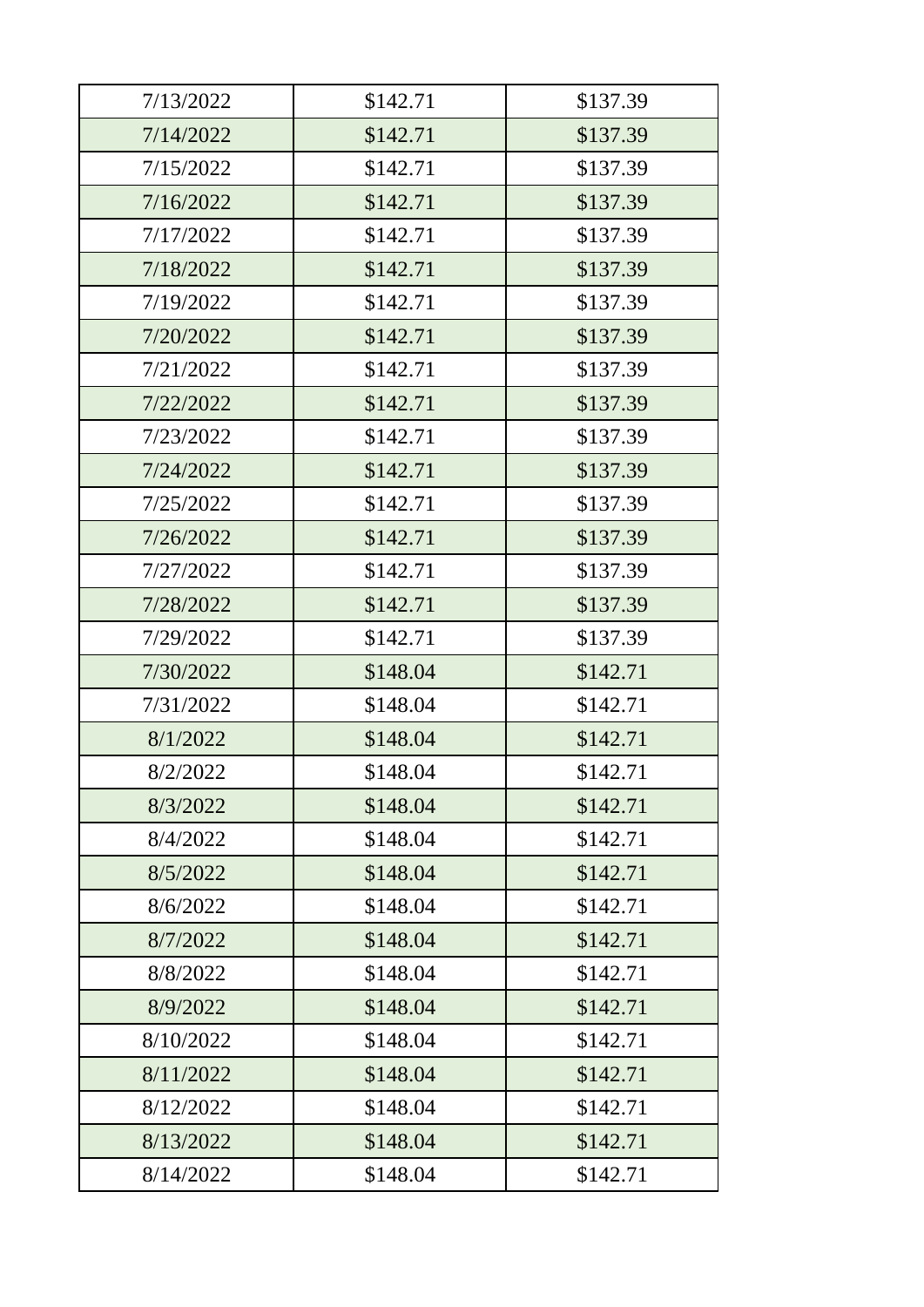| 8/15/2022 | \$142.71 | \$137.39 |
|-----------|----------|----------|
| 8/16/2022 | \$142.71 | \$137.39 |
| 8/17/2022 | \$142.71 | \$137.39 |
| 8/18/2022 | \$142.71 | \$137.39 |
| 8/19/2022 | \$142.71 | \$137.39 |
| 8/20/2022 | \$148.04 | \$142.71 |
| 8/21/2022 | \$142.71 | \$137.39 |
| 8/22/2022 | \$116.09 | \$110.76 |
| 8/23/2022 | \$116.09 | \$110.76 |
| 8/24/2022 | \$116.09 | \$110.76 |
| 8/25/2022 | \$116.09 | \$110.76 |
| 8/26/2022 | \$132.06 | \$126.74 |
| 8/27/2022 | \$148.04 | \$142.71 |
| 8/28/2022 | \$142.71 | \$137.39 |
| 8/29/2022 | \$116.09 | \$110.76 |
| 8/30/2022 | \$116.09 | \$110.76 |
| 8/31/2022 | \$116.09 | \$110.76 |
| 9/1/2022  | \$116.09 | \$110.76 |
| 9/2/2022  | \$137.39 | \$132.06 |
| 9/3/2022  | \$148.04 | \$142.71 |
| 9/4/2022  | \$148.04 | \$142.71 |
| 9/5/2022  | \$137.39 | \$132.06 |
| 9/6/2022  | \$116.09 | \$110.76 |
| 9/7/2022  | \$116.09 | \$110.76 |
| 9/8/2022  | \$116.09 | \$110.76 |
| 9/9/2022  | \$137.39 | \$132.06 |
| 9/10/2022 | \$148.04 | \$142.71 |
| 9/11/2022 | \$142.71 | \$137.39 |
| 9/12/2022 | \$116.09 | \$110.76 |
| 9/13/2022 | \$116.09 | \$110.76 |
| 9/14/2022 | \$116.09 | \$110.76 |
| 9/15/2022 | \$116.09 | \$110.76 |
| 9/16/2022 | \$142.71 | \$137.39 |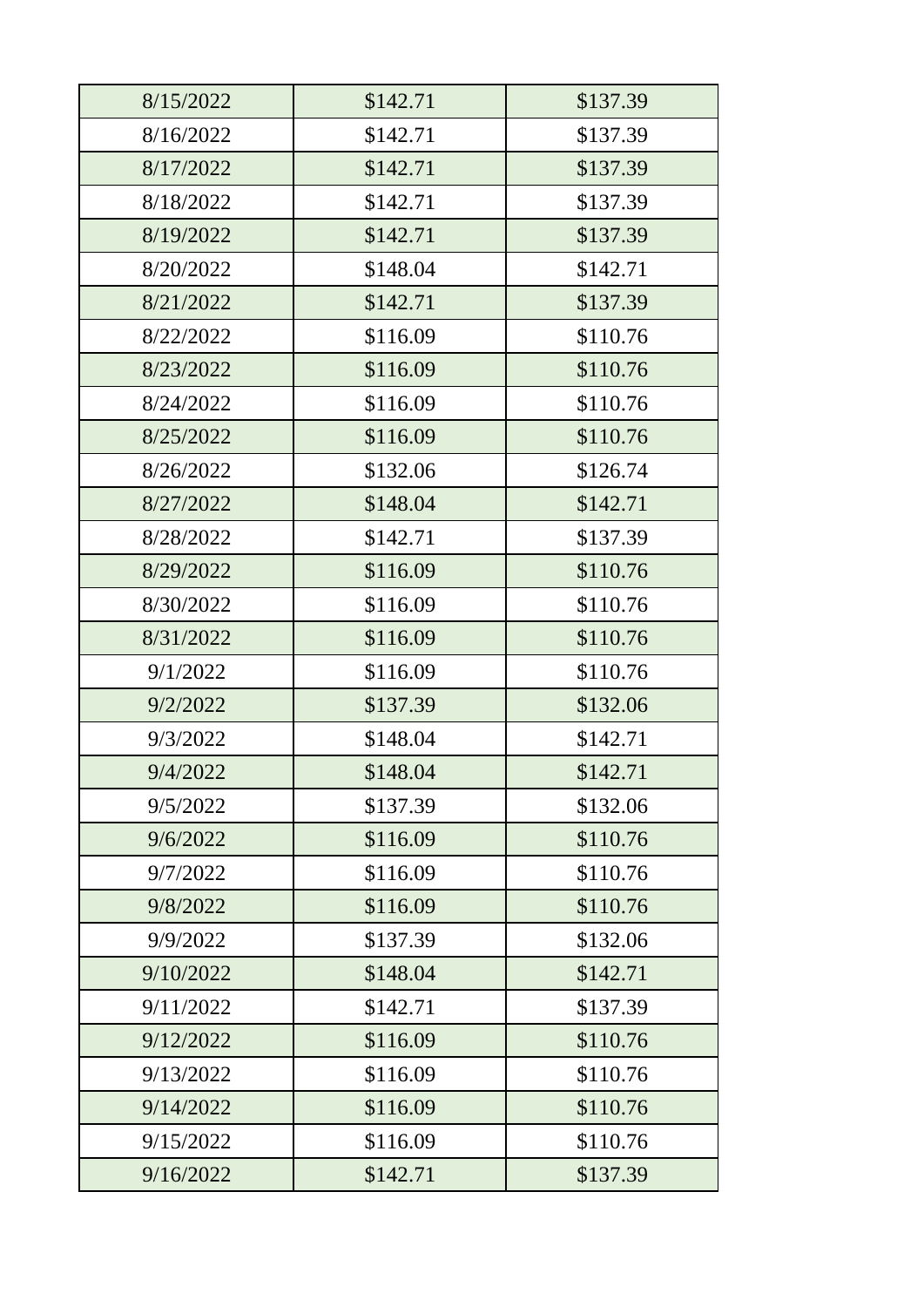| 9/17/2022  | \$148.04 | \$142.71 |
|------------|----------|----------|
| 9/18/2022  | \$142.71 | \$137.39 |
| 9/19/2022  | \$116.09 | \$110.76 |
| 9/20/2022  | \$116.09 | \$110.76 |
| 9/21/2022  | \$116.09 | \$110.76 |
| 9/22/2022  | \$116.09 | \$110.76 |
| 9/23/2022  | \$142.71 | \$137.39 |
| 9/24/2022  | \$148.04 | \$142.71 |
| 9/25/2022  | \$142.71 | \$137.39 |
| 9/26/2022  | \$116.09 | \$110.76 |
| 9/27/2022  | \$116.09 | \$110.76 |
| 9/28/2022  | \$116.09 | \$110.76 |
| 9/29/2022  | \$137.39 | \$132.06 |
| 9/30/2022  | \$153.36 | \$148.04 |
| 10/1/2022  | \$153.36 | \$148.04 |
| 10/2/2022  | \$153.36 | \$148.04 |
| 10/3/2022  | \$148.04 | \$142.71 |
| 10/4/2022  | \$148.04 | \$142.71 |
| 10/5/2022  | \$148.04 | \$142.71 |
| 10/6/2022  | \$148.04 | \$142.71 |
| 10/7/2022  | \$156.56 | \$151.23 |
| 10/8/2022  | \$161.88 | \$156.56 |
| 10/9/2022  | \$161.88 | \$156.56 |
| 10/10/2022 | \$156.56 | \$151.23 |
| 10/11/2022 | \$148.04 | \$142.71 |
| 10/12/2022 | \$148.04 | \$142.71 |
| 10/13/2022 | \$148.04 | \$142.71 |
| 10/14/2022 | \$153.36 | \$148.04 |
| 10/15/2022 | \$156.56 | \$151.23 |
| 10/16/2022 | \$153.36 | \$148.04 |
| 10/17/2022 | \$148.04 | \$142.71 |
| 10/18/2022 | \$148.04 | \$142.71 |
| 10/19/2022 | \$148.04 | \$142.71 |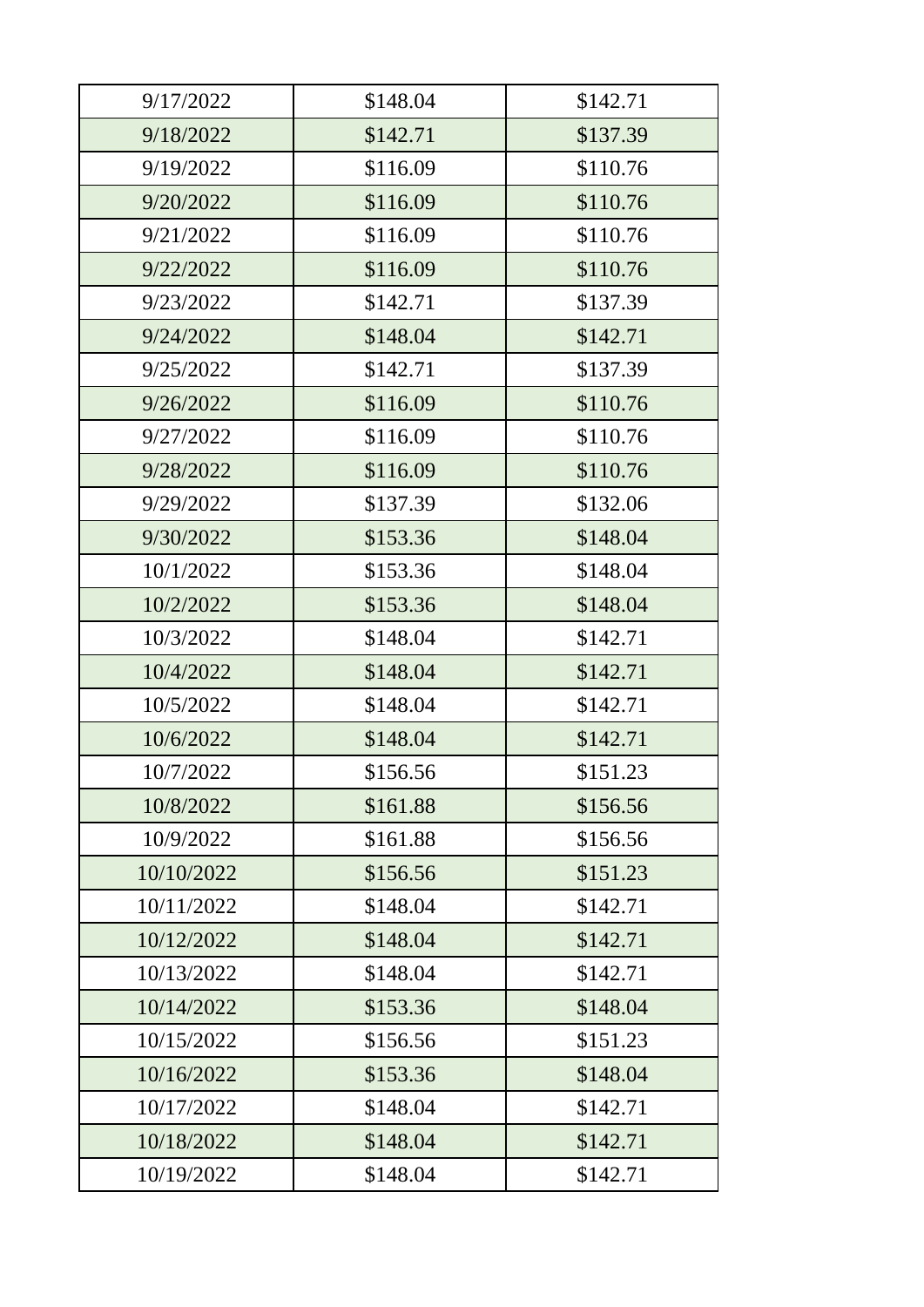| 10/20/2022 | \$148.04 | \$142.71 |
|------------|----------|----------|
| 10/21/2022 | \$153.36 | \$148.04 |
| 10/22/2022 | \$156.56 | \$151.23 |
| 10/23/2022 | \$153.36 | \$148.04 |
| 10/24/2022 | \$148.04 | \$142.71 |
| 10/25/2022 | \$148.04 | \$142.71 |
| 10/26/2022 | \$148.04 | \$142.71 |
| 10/27/2022 | \$148.04 | \$142.71 |
| 10/28/2022 | \$153.36 | \$148.04 |
| 10/29/2022 | \$156.56 | \$151.23 |
| 10/30/2022 | \$156.56 | \$151.23 |
| 10/31/2022 | \$148.04 | \$142.71 |
| 11/1/2022  | \$148.04 | \$142.71 |
| 11/2/2022  | \$148.04 | \$142.71 |
| 11/3/2022  | \$148.04 | \$142.71 |
| 11/4/2022  | \$148.04 | \$142.71 |
| 11/5/2022  | \$158.69 | \$153.36 |
| 11/6/2022  | \$158.69 | \$153.36 |
| 11/7/2022  | \$148.04 | \$142.71 |
| 11/8/2022  | \$148.04 | \$142.71 |
| 11/9/2022  | \$148.04 | \$142.71 |
| 11/10/2022 | \$148.04 | \$142.71 |
| 11/11/2022 | \$153.36 | \$148.04 |
| 11/12/2022 | \$161.88 | \$156.56 |
| 11/13/2022 | \$153.36 | \$148.04 |
| 11/14/2022 | \$148.04 | \$142.71 |
| 11/15/2022 | \$148.04 | \$142.71 |
| 11/16/2022 | \$148.04 | \$142.71 |
| 11/17/2022 | \$148.04 | \$142.71 |
| 11/18/2022 | \$153.36 | \$148.04 |
| 11/19/2022 | \$161.88 | \$156.56 |
| 11/20/2022 | \$169.34 | \$164.01 |
| 11/21/2022 | \$169.34 | \$164.01 |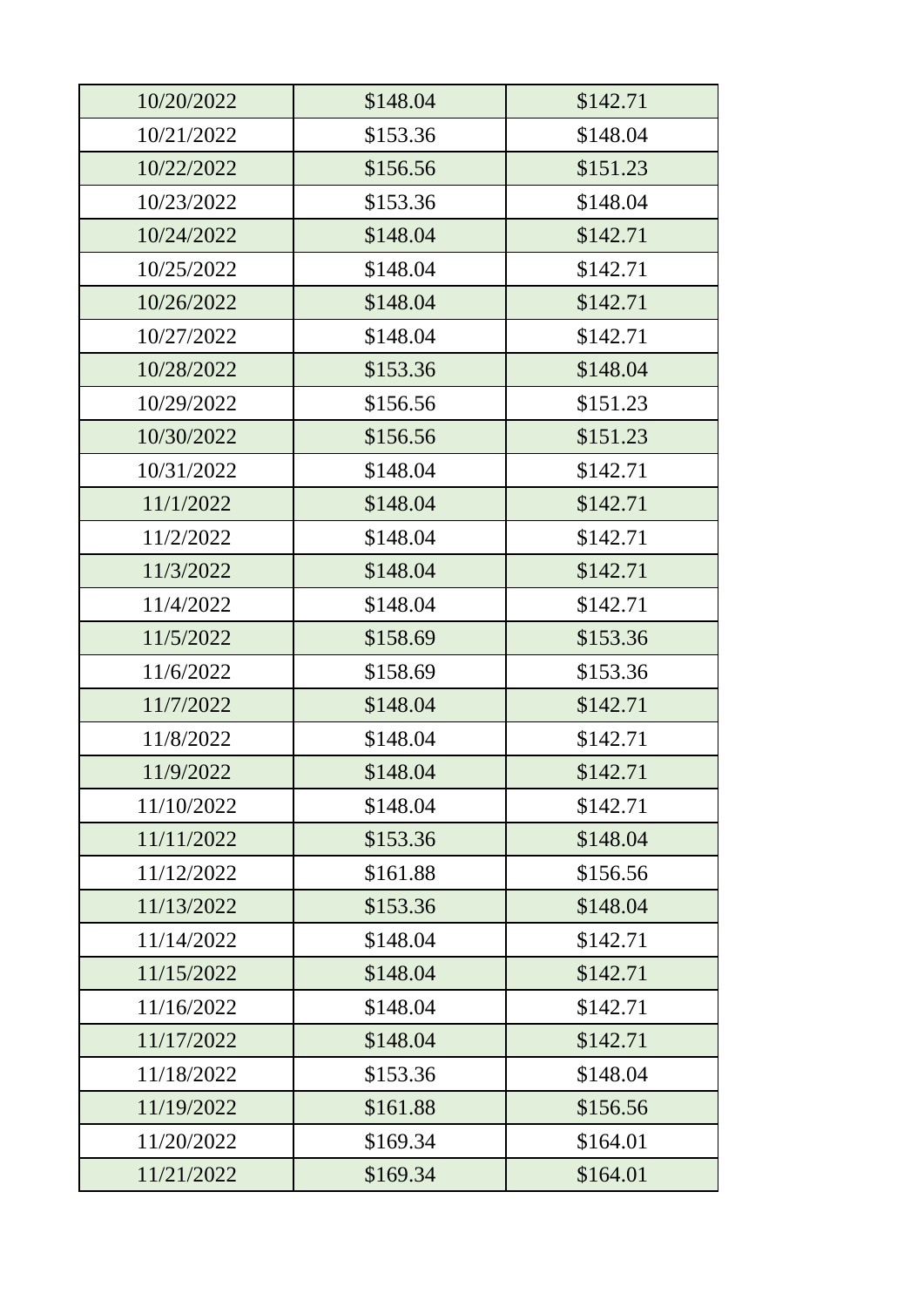| 11/22/2022 | \$169.34 | \$164.01 |
|------------|----------|----------|
| 11/23/2022 | \$169.34 | \$164.01 |
| 11/24/2022 | \$169.34 | \$164.01 |
| 11/25/2022 | \$169.34 | \$164.01 |
| 11/26/2022 | \$169.34 | \$164.01 |
| 11/27/2022 | \$158.69 | \$153.36 |
| 11/28/2022 | \$148.04 | \$142.71 |
| 11/29/2022 | \$148.04 | \$142.71 |
| 11/30/2022 | \$148.04 | \$142.71 |
| 12/1/2022  | \$148.04 | \$142.71 |
| 12/2/2022  | \$153.36 | \$148.04 |
| 12/3/2022  | \$161.88 | \$156.56 |
| 12/4/2022  | \$153.36 | \$148.04 |
| 12/5/2022  | \$148.04 | \$142.71 |
| 12/6/2022  | \$148.04 | \$142.71 |
| 12/7/2022  | \$148.04 | \$142.71 |
| 12/8/2022  | \$148.04 | \$142.71 |
| 12/9/2022  | \$153.36 | \$148.04 |
| 12/10/2022 | \$161.88 | \$156.56 |
| 12/11/2022 | \$153.36 | \$148.04 |
| 12/12/2022 | \$148.04 | \$142.71 |
| 12/13/2022 | \$148.04 | \$142.71 |
| 12/14/2022 | \$148.04 | \$142.71 |
| 12/15/2022 | \$148.04 | \$142.71 |
| 12/16/2022 | \$153.36 | \$148.04 |
| 12/17/2022 | \$161.88 | \$156.56 |
| 12/18/2022 | \$158.69 | \$153.36 |
| 12/19/2022 | \$156.56 | \$151.23 |
| 12/20/2022 | \$156.56 | \$151.23 |
| 12/21/2022 | \$156.56 | \$151.23 |
| 12/22/2022 | \$156.56 | \$151.23 |
| 12/23/2022 | \$161.88 | \$156.56 |
| 12/24/2022 | \$169.34 | \$164.01 |
|            |          |          |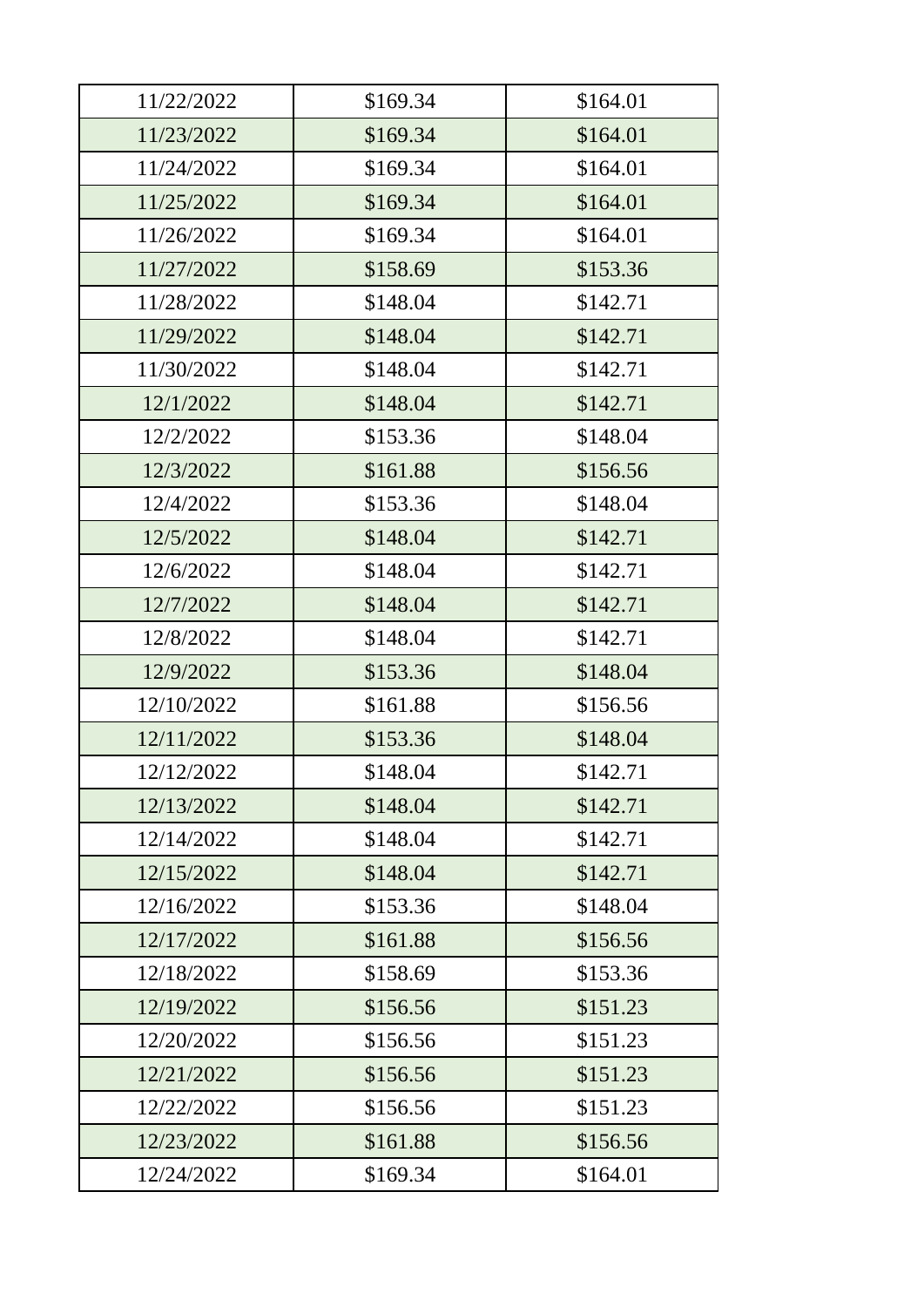| 12/25/2022 | \$169.34 | \$164.01 |
|------------|----------|----------|
| 12/26/2022 | \$169.34 | \$164.01 |
| 12/27/2022 | \$169.34 | \$164.01 |
| 12/28/2022 | \$169.34 | \$164.01 |
| 12/29/2022 | \$169.34 | \$164.01 |
| 12/30/2022 | \$169.34 | \$164.01 |
| 12/31/2022 | \$169.34 | \$164.01 |